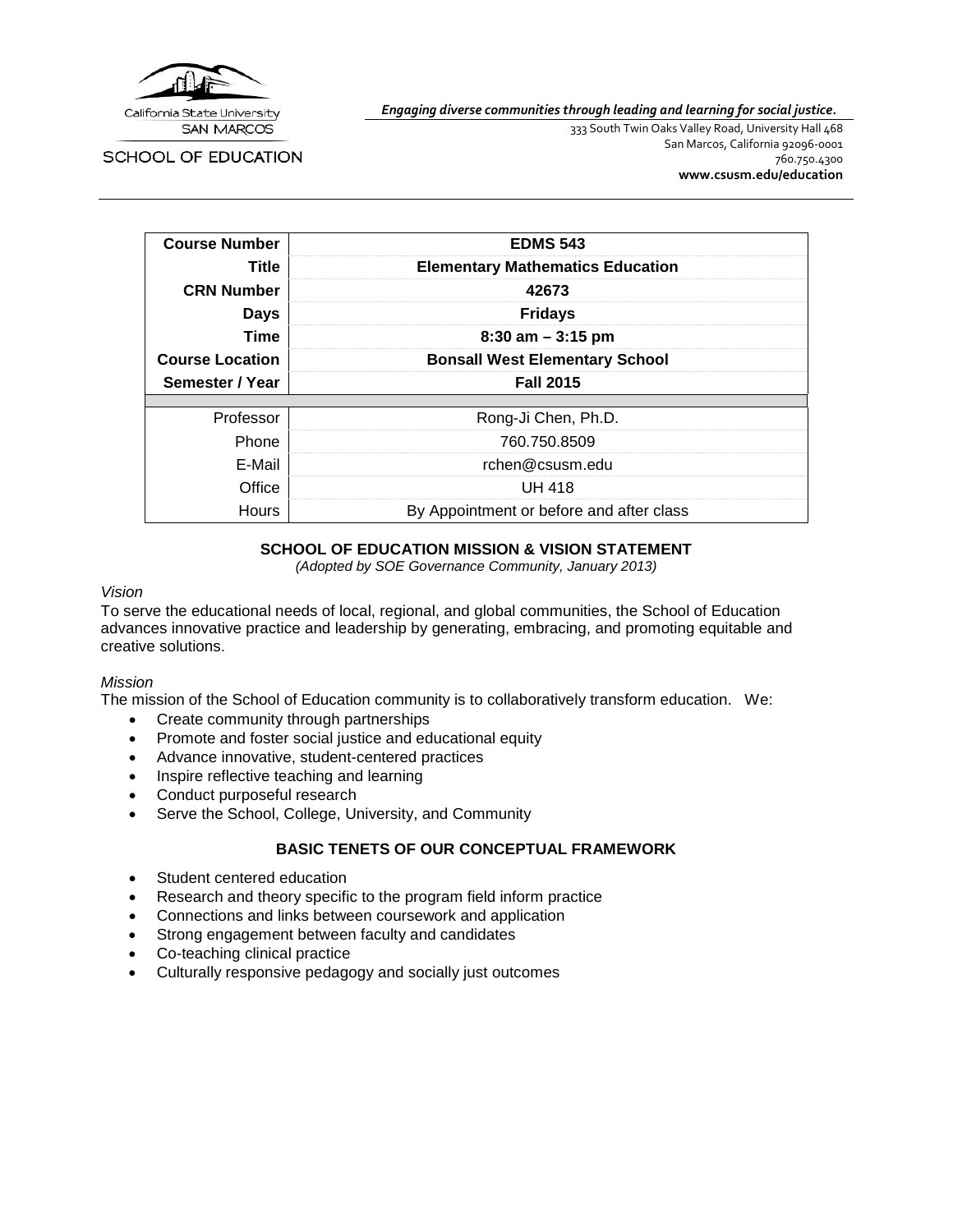## **COURSE DESCRIPTION**

This course focuses on curriculum development, methods, techniques, materials, planning, organization, and assessment in various elementary school curricula, and curriculum integration in mathematics. Methods of cross-cultural language and academic development will be integrated into the course. *Requires participation/observation in the public schools*.

### **Course Prerequisites**

Admission to the Multiple Subject Credential Program

### **Course Objectives**

Learning to teach mathematics well is challenging and, therefore, this course is but one stage in your process of becoming a mathematics teacher. We are expected to: (a) increase our skills of listening to students and asking questions, (b) develop an understanding of children's content specific thinking, (c) develop strategies to create a classroom environment that promotes the investigation and growth of mathematical ideas and to ensure the success of all students in multi-cultural settings, (d) deepen our understanding of the mathematics taught at the elementary school level, including such topics as place value, base systems, number theory, fractions, proportions, statistics, and algebra, (e) develop an understanding of the current issues and best practices in mathematics education, (f) develop a familiarity with the Common Core State Standards, (g) understand the nature, purposes, and application of mathematics assessment and its relationship with curriculum, teaching, and learning, and (h) learn to teach content specific concepts using effective and appropriate strategies, including the educational use of technology.

## **Credit Hour Policy Statement**

Per the University Credit Hour Policy, students are expected to spend a minimum of 11 hours outside of the classroom each week because this is a 3-unit course in an 8-week timeframe. The course has a few online sessions. The online tasks are designed to reflect an appropriate amount of time needed for the course credit.

## **REQUIRED TEXTS, MATERIALS AND ACCOUNTS**

### **Required Texts**

- Kamii, C. (2000). *Young children reinvent arithmetic: Implications of Piaget's theory* (2nd Ed.). New York: Teachers College Press. ISBN-13: 978-0807739044.
- California Department of Education (2010). *California common core state standards for mathematics*. Sacramento, CA: Author.<http://www.cde.ca.gov/ci/cc/>(PDF, free download)
- National Council of Teachers of Mathematics (NCTM) (2014). *Principles to actions: Ensuring mathematics success for all*. Reston, VA: Author.<http://www.nctm.org/PrinciplestoActions/> (eBook/PDF \$5 or print edition \$29)
- Selected chapters in Van de Walle, J. A., Karp, K. M., & Bay-Williams, J. M. (2013). *Elementary and middle school mathematics: Teaching developmentally* (8th ed.). Boston: Allyn & Bacon.
- Several other readings are required and will be available for download.

### **Recommended Texts**

- Burns, M. (2007). *About teaching mathematics: A K-8 resource* (3rd Ed.). Sausalito, CA: Math Solutions Publications.
- Carpenter, T. P., Fennema, E., Franke, M. L., Levi, L., & Empson, S. B. (1999). *Children's mathematics: Cognitively guided instruction*. Portsmouth, NH: Heinemann.
- Carpenter, T. P., Franke, M. L., & Levi, L. (2003). *Thinking mathematically: Integrating arithmetic & algebra in elementary school*. Portsmouth, NH: Heinemann.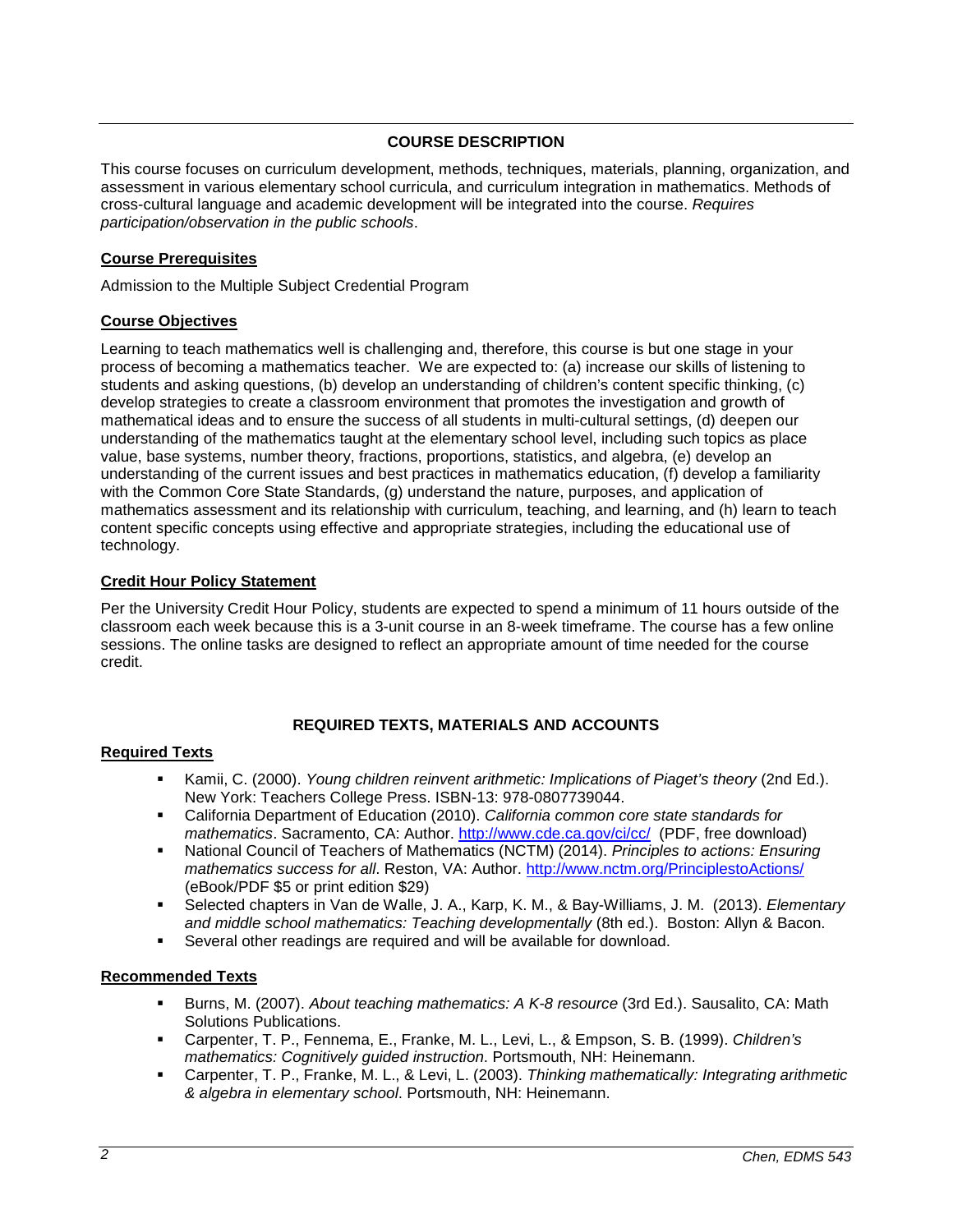- Empson, S. B., & Levi, L. (2011). *Extending children's mathematics: Fractions and decimals*. Portsmouth, NH: Heinemann.
- NCTM's professional journal: *Teaching Children Mathematics*, see <http://www.nctm.org/publications/toc.aspx?jrnl=tcm>
- Smith, M. S., & Stein, M. K. (2011). *Five practices for orchestrating productive mathematics discussions*. Reston, CA: National Council of Teachers of Mathematics.

## **COURSE AND PROGRAM LEARNING OUTCOMES**

Upon successful completion of this course, teacher candidates will demonstrate the course objectives listed above, plus the two focused TPEs below.

## **Teacher Performance Expectation (TPE) Competencies**

The course objectives, assignments, and assessments have been aligned with the CTC standards for Multiple Subject Credential. This course is designed to help teachers seeking a California teaching credential to develop the skills, knowledge, and attitudes necessary to assist schools and district in implementing effective programs for all students. The successful candidate will be able to merge theory and practice in order to realize a comprehensive and extensive educational program for all students. You will be required to formally address the following TPEs in this course:

- TPE 1a-Subject Specific Pedagogical Skills for MS Teaching (Mathematics)
- TPE 2-Monitoring Student Learning During Instruction

Teacher candidates will also complete other courses, clinical practice, and additional requirements for the credential program. Upon successful completion of the program, teacher candidates will demonstrate the following competencies and dispositions:

#### **Authorization to Teach English Learners**

This credential program has been specifically designed to prepare teachers for the diversity of languages often encountered in California public school classrooms. The authorization to teach English learners is met through the infusion of content and experiences within the credential program, as well as additional coursework. Candidates successfully completing this program receive a credential with authorization to teach English learners. *(Approved by CCTC in SB 2042 Program Standards, August 02)*

### **Teacher Performance Assessment**

Beginning July 1, 2008 all California credential candidates must successfully complete a state-approved Teacher Performance Assessment (TPA), as part of the credential program of preparation. During the 2015- 16 academic year the CSUSM credential programs will use either the CalTPA (California Teacher Performance Assessment) or the edTPA (Educative Teacher Performance Assessment).

Check with your program coordinator to determine which assessment is used for your credential program.

### **CalTPA**

To assist with your successful completion of the CalTPA, a series of informational seminars are offered over the course of the program. TPA related questions and logistical concerns are to be addressed during the seminars. Your attendance to TPA seminars will greatly contribute to your success on the assessment. The CalTPA Candidate Handbook, TPA seminar schedule, and other TPA support materials may be found on the SOE website:

<http://www.csusm.edu/education/CalTPA/ProgramMaterialsTPA.html>

## **edTPA**

Beginning in fall 2015, for newly entering initial candidates, the CSUSM assessment system is the edTPA. To assist with your successful completion of the edTPA, a capstone class is part of your curriculum. In this class edTPA related questions and logistical concerns are addressed. Additional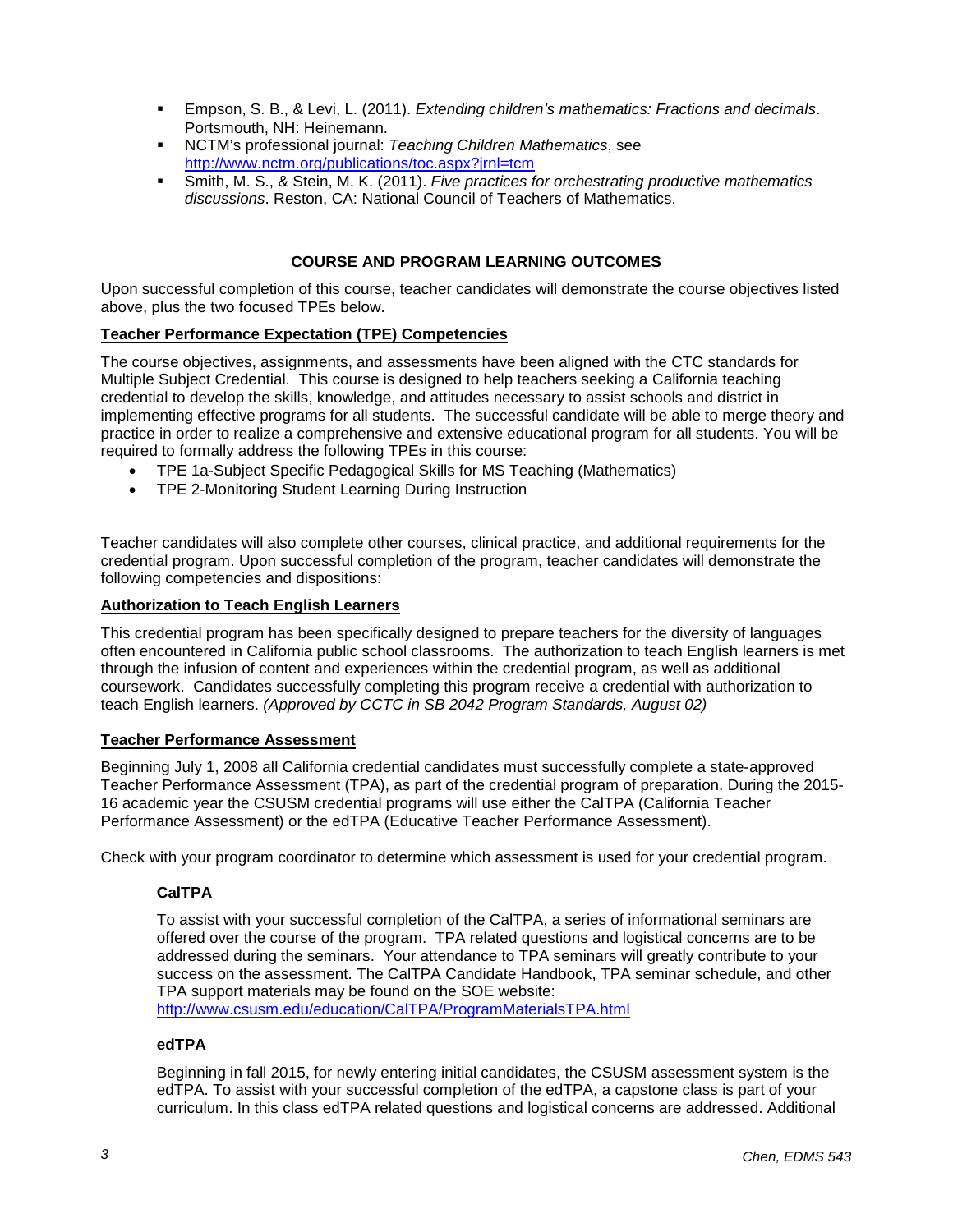support materials are available on the edTPA website: [http://www.edtpa.com/PageView.aspx?f=GEN\\_Candidates.html](http://www.edtpa.com/PageView.aspx?f=GEN_Candidates.html)

Additionally, to support your success in your credential program and with TPA, SOE classes use common pedagogical language, lesson plans (lesson designs), and unit plans (unit designs).

## **Assessment of Professional Dispositions**

Assessing a candidate's dispositions within a professional preparation program is recognition that teaching and working with learners of all ages requires not only specific content knowledge and pedagogical skills, but positive attitudes about multiple dimensions of the profession. The School of Education has identified six dispositions – social justice and equity, collaboration, critical thinking, professional ethics, reflective teaching and learning, and life-long learning—and developed an assessment rubric. For each dispositional element, there are three levels of performance - *unacceptable*, *initial target*, and *advanced target*. The description and rubric for the three levels of performance offer measurable behaviors and examples.

The assessment is designed to provide candidates with ongoing feedback for their growth in professional dispositions and includes a self-assessment by the candidate. The dispositions and rubric are presented, explained and assessed in one or more designated courses in each program as well as in clinical practice. Based upon assessment feedback candidates will compose a reflection that becomes part of the candidate's Teaching Performance Expectation portfolio. Candidates are expected to meet the level of *initial target* during the program.

## **GENERAL CONSIDERATIONS**

### **School of Education Attendance Policy**

Due to the dynamic and interactive nature of courses in the School of Education, all candidates are expected to attend all classes and participate actively. At a minimum, candidates must attend more than 80% of class time, or s/he may not receive a passing grade for the course at the discretion of the instructor. Individual instructors may adopt more stringent attendance requirements. Should the candidate have extenuating circumstances, s/he should contact the instructor as soon as possible. *(Adopted by the COE Governance Community, December, 1997).*

**This course:** Teacher education is a professional preparation program. Therefore, candidates missing more than one class session (half day) cannot earn an A or A-. Candidates missing more than two class sessions cannot earn a B or B+. Candidates missing more than three classes cannot earn a C+. Arriving late or leaving early by more than 20 minutes counts as an absence. Notifying the instructor does not constitute an excuse. All assignments must be turned in on due date even in case of an absence.

### **Students with Disabilities Requiring Reasonable Accommodations**

Students with disabilities who require reasonable accommodations must be approved for services by providing appropriate and recent documentation to the Office of Disabled Student Services (DSS). This office is located in Craven Hall 4300, and can be contacted by phone at (760) 750-4905, or TTY (760) 750- 4909. Students authorized by DSS to receive reasonable accommodations should meet with their instructor during office hours or, in order to ensure confidentiality, in a more private setting.

## **All University Writing Requirement**

The CSUSM writing requirement of 2500 words is met through the completion of course assignments. Therefore, all writing will be looked at for content, organization, grammar, spelling, and format. For this class please use APA Manual, 6th edition (see a guide at [http://owl.english.purdue.edu/owl/section/2/10/\)](http://owl.english.purdue.edu/owl/section/2/10/).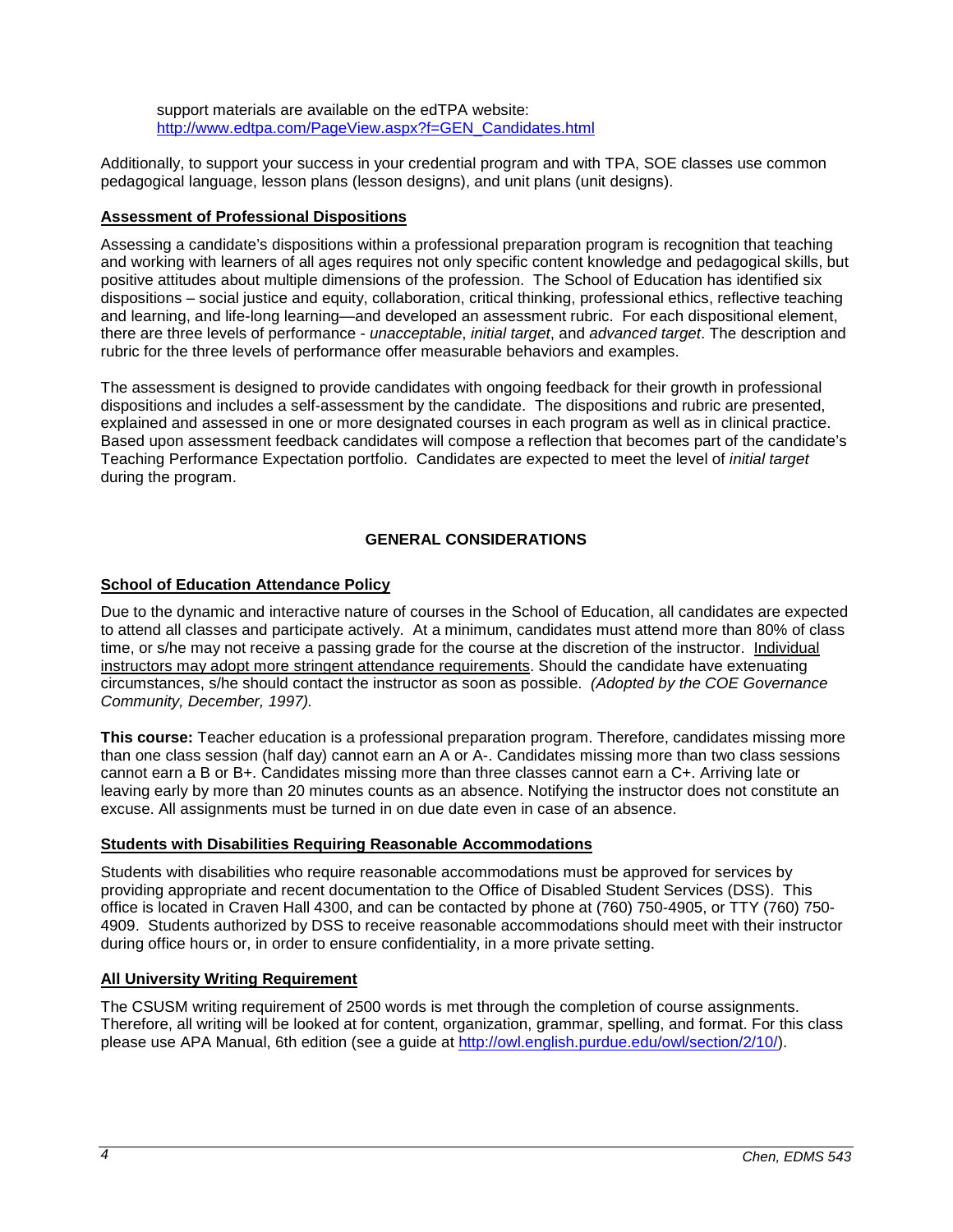## **CSUSM Academic Honesty Policy**

Students will be expected to adhere to standards of academic honesty and integrity, as outlined in the Student Academic Honesty Policy. All assignments must be original work, clear and error-free. All ideas/material that are borrowed from other sources must have appropriate references to the original sources. Any quoted material should give credit to the source and be punctuated accordingly.

Academic Honesty and Integrity: Students are responsible for honest completion and representation of their work. Your course catalog details the ethical standards and penalties for infractions. There will be zero tolerance for infractions. If you believe there has been an infraction by someone in the class, please bring it to the instructor's attention. The instructor reserves the right to discipline any student for academic dishonesty, in accordance with the general rules and regulations of the university. Disciplinary action may include the lowering of grades and/or the assignment of a failing grade for an exam, assignment, or the class as a whole.

Incidents of Academic Dishonesty will be reported to the Dean of Students. Sanctions at the University level may include suspension or expulsion from the University. Refer to the full Academic Honesty Policy at: [http://www.csusm.edu/policies/active/documents/Academic\\_Honesty\\_Policy.html](http://www.csusm.edu/policies/active/documents/Academic_Honesty_Policy.html)

### **Plagiarism**

As an educator, it is expected that each candidate will do his/her own work, and contribute equally to group projects and processes. Plagiarism or cheating is unacceptable under any circumstances. If you are in doubt about whether your work is paraphrased or plagiarized see the Plagiarism Prevention for Students website [http://library.csusm.edu/plagiarism/index.html.](http://library.csusm.edu/plagiarism/index.html) If there are questions about academic honesty, please consult the University catalog.

### **Necessary Technical Competency Required of Students**

This course has a few online sessions. To successfully complete online activities, you need to use Cougar Courses (download course documents, watch presentations and videos, upload your assignments, post discussion responses and reply to peers' posts, join online chats, etc.). You need to use e-mail effectively and know how to attach files. It is best that you know how to make minor configuration changes in a Web browser (change font sizes, open and close tabs, allow or disable pop-ups and plug-ins, enable Cookies and JavaScript, etc.). In addition, you are expected to use office applications (such as a word processor, a presentation tool, a spreadsheet tool, an image viewer, a PDF reader, etc.), engage in collaboration and file sharing (such as Dropbox and/or Google Drive & Apps), and apply Web literacy skills (conduct an effective search with a search engine, evaluate trustworthiness of web content, understand copyrights). Lastly, you may need to troubleshoot basic hardware and software problems.

### **Contact Information for Technical Support Assistance**

If you need any technical support, contact IITS Student Help Desk: [http://www.csusm.edu/sth/.](http://www.csusm.edu/sth/)

### **Use of Technology**

Candidates are expected to demonstrate competency in the use of various forms of technology (i.e. word processing, electronic mail, Moodle, use of the Internet, and/or multimedia presentations). Specific requirements for course assignments with regard to technology are at the discretion of the instructor. Keep a digital copy of all assignments for use in your teaching portfolio. All assignments will be submitted online, and some will be submitted in hard copy as well. Details will be given in class.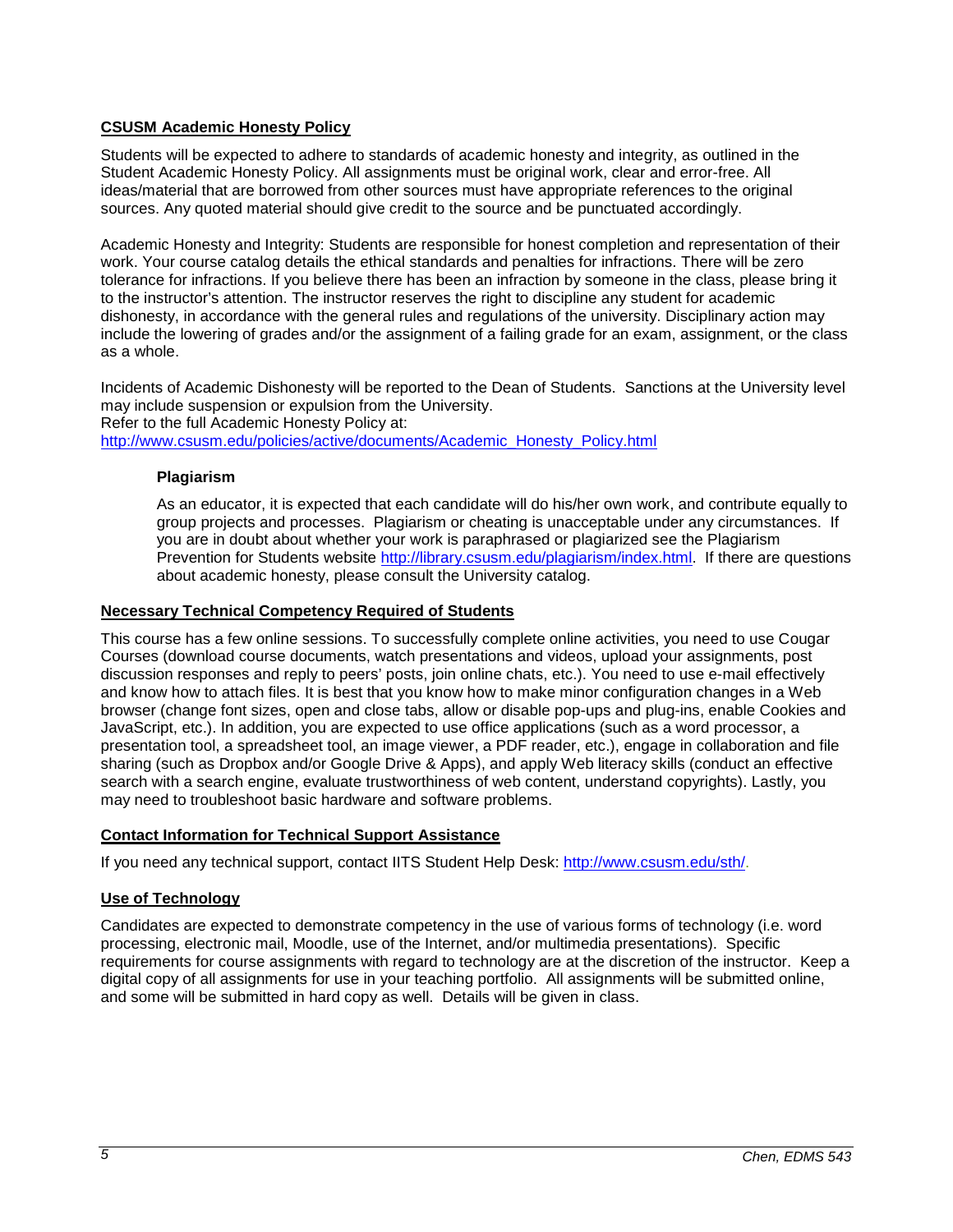## **Electronic Communication Protocol**

Electronic correspondence is a part of your professional interactions. If you need to contact the instructor, email is often the easiest way to do so. It is my intention to respond to all received e-mails in a timely manner. Please be reminded that e-mail and on-line discussions are a very specific form of communication, with their own nuances and etiquette. For instance, electronic messages sent in all upper case (or lower case) letters, major typos, or slang, often communicate more than the sender originally intended. With that said, please be mindful of all e-mail and on-line discussion messages you send to your colleagues, to faculty members in the School of Education, or to persons within the greater educational community. All electronic messages should be crafted with professionalism and care.

Things to consider:

- Would I say in person what this electronic message specifically says?
- How could this message be misconstrued?
- Does this message represent my highest self?
- Am I sending this electronic message to avoid a face-to-face conversation?

In addition, if there is ever a concern with an electronic message sent to you, please talk with the author in person in order to correct any confusion.

### **COURSE REQUIREMENTS**

Teaching and learning require engaged and reflective participants. It is essential that you prepare carefully for class, be ready to discuss readings and assignments thoughtfully, and actively participate in all class activities. Here is a list of the assignments and requirements, followed by descriptions of each of them:

| <b>Assignment</b>                       | <b>Points</b> | <b>Due Date</b> |
|-----------------------------------------|---------------|-----------------|
| Mathematics autobiography               |               | 9/11            |
| <b>Reflections</b>                      | 15            | ongoing         |
| Unpacking standards                     | 5             | 9/27            |
| Clinical student interviews             | 15            | 9/18, 10/23     |
| Lesson design                           | 20            | draft 10/9,     |
|                                         |               | revision 10/16  |
| Mathematics learning activity (MLA)     | 10            | varies          |
| Online modules                          | 20            | varies          |
| Professional dispositions/participation | 15            | ongoing         |

### **Assignments**

*Mathematics Autobiography*—This assignment will not be graded but will count as part of your participation grade. This assignment has three components:

- (a) Make a drawing of what comes to mind when you think about mathematics (i.e., what mathematics is to you?). Provide a brief explanation of your drawing.
- (b) Define a mathematician. Write a one-paragraph definition. USE YOUR OWN WORDS AND DEFINITION. Do not use a dictionary or the Internet.
- (c) Write a 2-to-3-page reflection (double-spaced) on your experience in math. How would you describe your relationship to math? What is math to you? How did you feel when you did mathematics? Discuss your feelings about math and your perception of yourself as a math learner. Did you feel you were an active participant in your math classes, or you felt that you were mostly an outsider? Did you see personal meanings/purposes in math or just to get a grade and move on? If there has been a change in your view of math, please describe your old and new perspectives.

*Reflections*—Each week you will reflect on the readings, observations, or our class activities. You will submit a reflection *during class*. The focus will be on how you make sense of the information rather than a summary. The purpose of the reflections is to prepare you for class discussion and to reflect on your own experiences, beliefs, and theories about mathematics education. There will be time for discussion of the readings so it is imperative that you do the readings each week. The way in which you are asked to reflect may change week to week.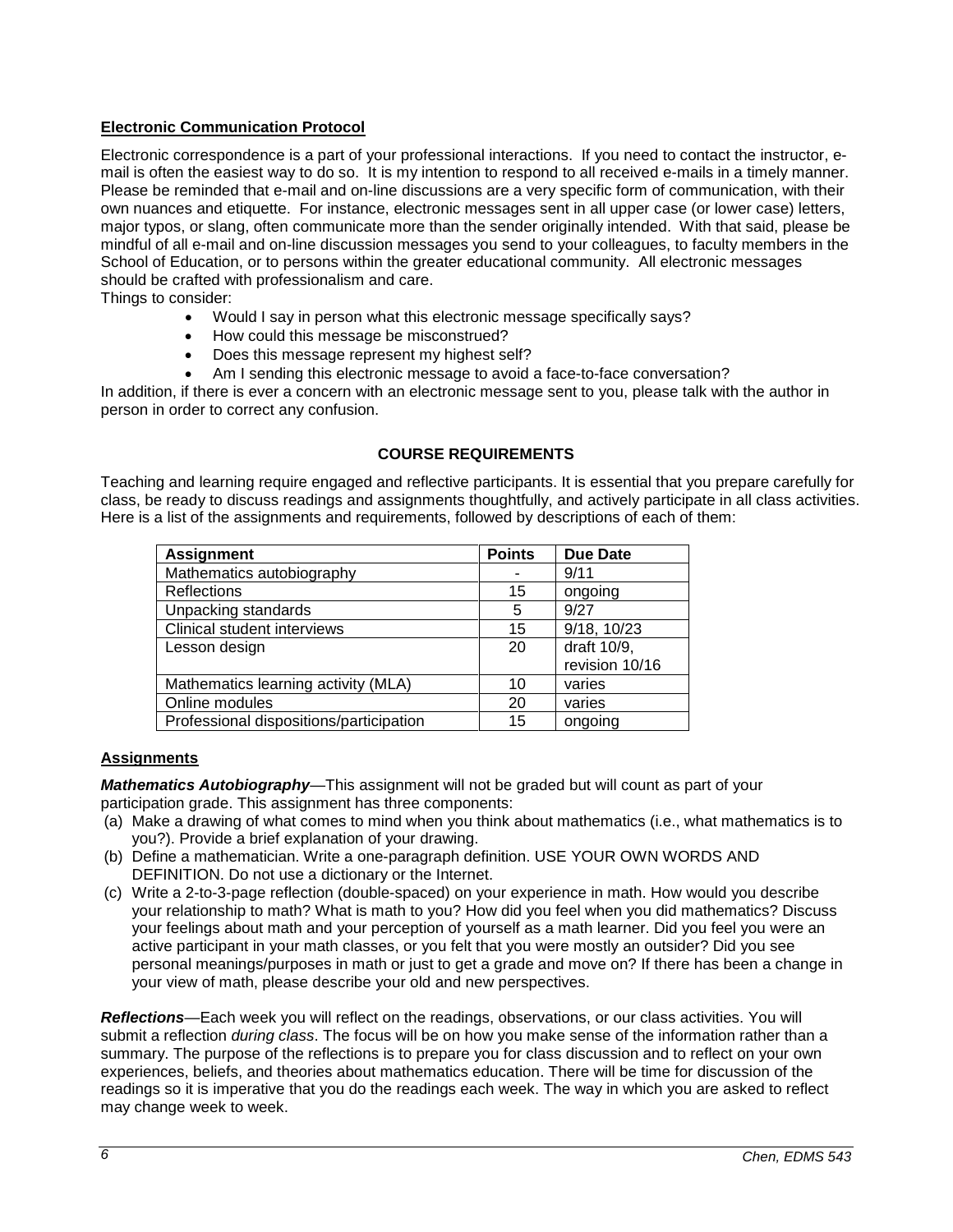*Unpacking Standards*—You will work with peers and unpack selected California *Common Core State Standards for Mathematics* (CCSS-M). You will explore how the math concepts and skills progress through grade levels in a domain. You will also identify an example (activity, task, problem, or scenario) that addresses particular standards and explain how the example addresses some of the eight standards for mathematical practice.

*Clinical Student Interviews* – The purpose is to gain insight into students' mathematical thinking and understanding, to learn how to effectively pose questions and interpret the meaning of students' responses, and to provide you with an opportunity to interact with students. You will conduct two clinical interviews. In each interview, you will assess a student's understanding of mathematics and problem solving skills. Interview protocols with sample problems are provided, but you are encouraged to use your own invention with instructor approval. You will pose mathematical problems/tasks for the student to solve. You will ask the student to explain his or her thinking, so you may gain insight into his or her mathematical understanding and strategies. For each interview, you need to submit a 2-to-3-page reflective report. Please also include the student's written work (if available). In addition, you may need to share/present your interview findings in class. See the Student Interview Guidelines and a sample interview report on Cougar Courses.

*Lesson Design*—You will design a *problem-based* math lesson. The lesson needs to focus on *student thinking* and *interaction* (Kamii, 2000). It needs to be aligned with Van de Walle's "teaching through problem solving" framework and requires a higher-level cognitive demand. You are strongly encouraged but not required to (1) implement the lesson in your practicum/clinical teaching classroom; (2) videotape the lesson implementation as it is a powerful means for an in-depth analysis of the effectiveness of the lesson and student learning.

*Mathematics Learning Activity (MLA)*. In the context of this course, a MLA is a math activity, task, game, problem, etc. that students can complete in 10-20 minutes. It is like a mini lesson, or a component of a larger lesson or unit. You will select or design a MLA and conduct it with (1) your fellow teacher candidates AND (2) a group of students in your tutoring or clinical practice classroom. In other words, you will conduct your MLA twice— once in the EDMS class and once in an elementary school classroom. Given the short time frame of the course, you may or may not be able to practice your MLA in the EDMS class before you do it with kids.

Both Kamii's (2000) and Van de Walle, et al.'s (2013) books have many good math learning activities. You may also design your own activity. You will need to talk to the classroom teacher and identify an appropriate MLA for the group of students. Your activity should be planned and/or adapted to show evidence of conceptual understanding or other higher-order thinking rather than merely memorization or procedures without understanding.

In the case of (2), videotaping your MLA and reflecting on students' learning and interaction are highly recommended but not required.

In the case of (1), we will get into MLA teams. Each team will have a date of presentation (see schedule below). You need to coordinate with your team members so that your MLAs will not be too similar. You will conduct your MLA with your peers that are not on the team in a learning center type format. For example, if your team has 5 members, there will be 5 math activities. Your team will set up 5 learning centers in our class. Each of you will conduct your activity at a learning center. The rest of the class will form into 5 groups, and they will rotate through the 5 learning centers/activities. It means that you have the opportunity to do your activity 5 times, and chances are you will modify the activity to meet the participants' needs. Each individual activity should take about 10 minutes (for your peer teacher candidates). Therefore, if the activity as the way it is described is too short or too long, you need to adapt it to fit the time frame.

After you have conducted your MLA, you need to submit a reflection.

**Online Modules**—There will be a few online sessions. You need to complete a learning module for each online session. The modules will be posted on Cougar Courses.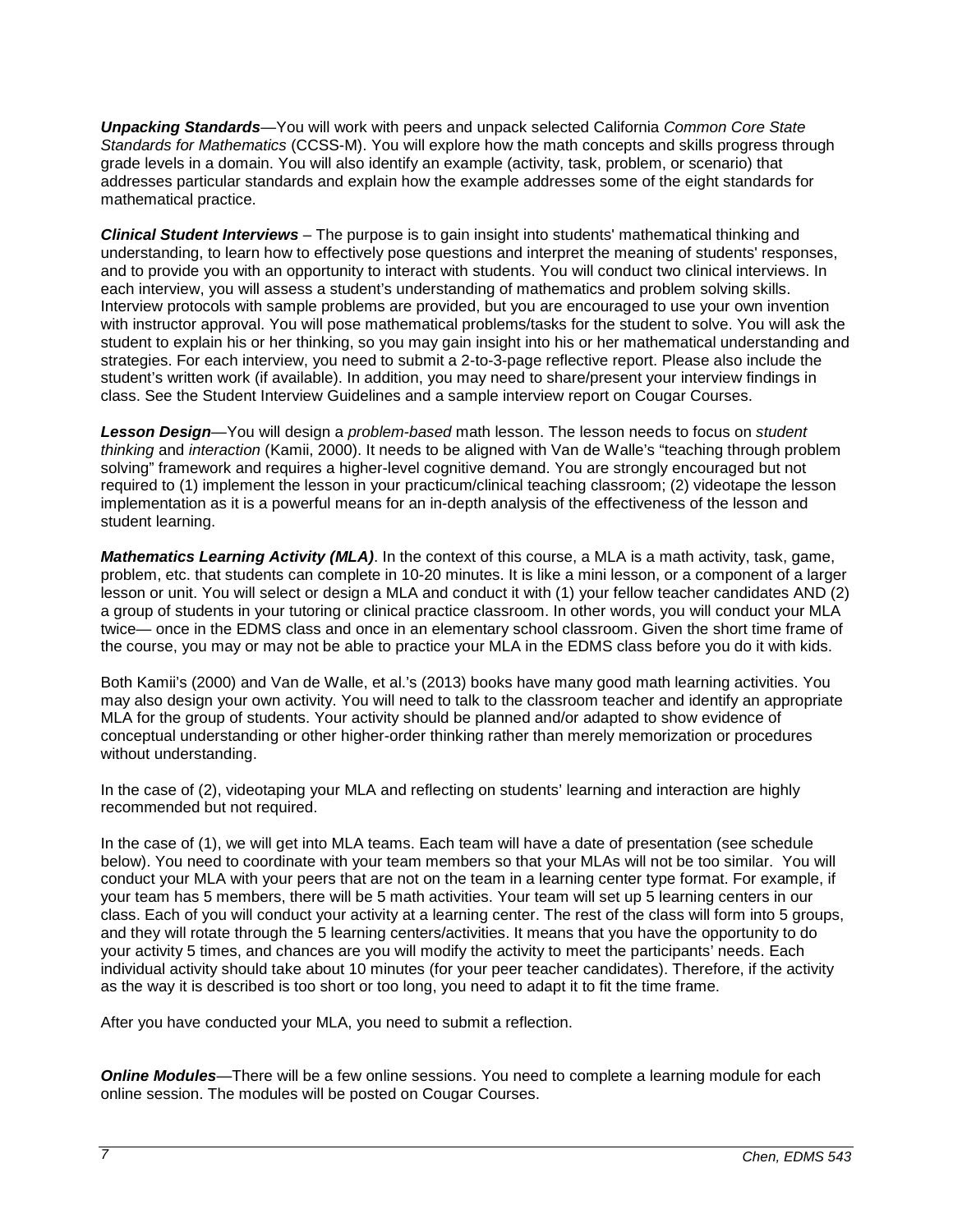*Professional Dispositions & Participation*—You are expected to actively participate in in-class and online discussions, group work, presentations, and hands-on activities throughout the course. A positive professional disposition includes a willingness to consider and discuss new ideas objectively, curiosity, perseverance, and seriousness about improving one's self as a teacher. It can also include a sense of humor and social intelligence (e.g., the tact and ability to make others feel comfortable and to contribute).

## **Assignment Policy**

All assignments, requirements, due dates, and scoring rubrics will be available through Cougar Courses. You are responsible to track your grades and progress in the course. In order to successfully complete this course, all assignments must be completed at an acceptable level noted on assignment directions and rubrics. Each written assignment is expected to have a clear organizational presentation and be free of grammar, punctuation, or spelling errors. There will be a reduction in points for the above-mentioned errors. All assignments are due by 11 p.m. on the due date, unless specified otherwise. Reading reflections are typically due in class.

## **Late Assignment Policy**

10% deduction for being one day late, 20% deduction two days late, 30% deduction three days late, and so on. After a week, no assignments will be accepted. If extraordinary circumstances occur, please contact the instructor BEFORE the deadline.

## **Grading Standards**

Final grades are calculated on the standard of:

| A: 93% - 100%     | A-: 90% - 92% | B+: 87% - 89% | B: 83% - 86%  |
|-------------------|---------------|---------------|---------------|
| $B - 80\% - 82\%$ | C+: 77% - 79% | C: 73% - 76%  | C-: 70% - 72% |
| $D: 60\% - 69\%$  | F: below 60   |               |               |

Failure to complete this course with a grade of C+ or higher will prohibit a teacher candidate from continuing the teaching credential program.